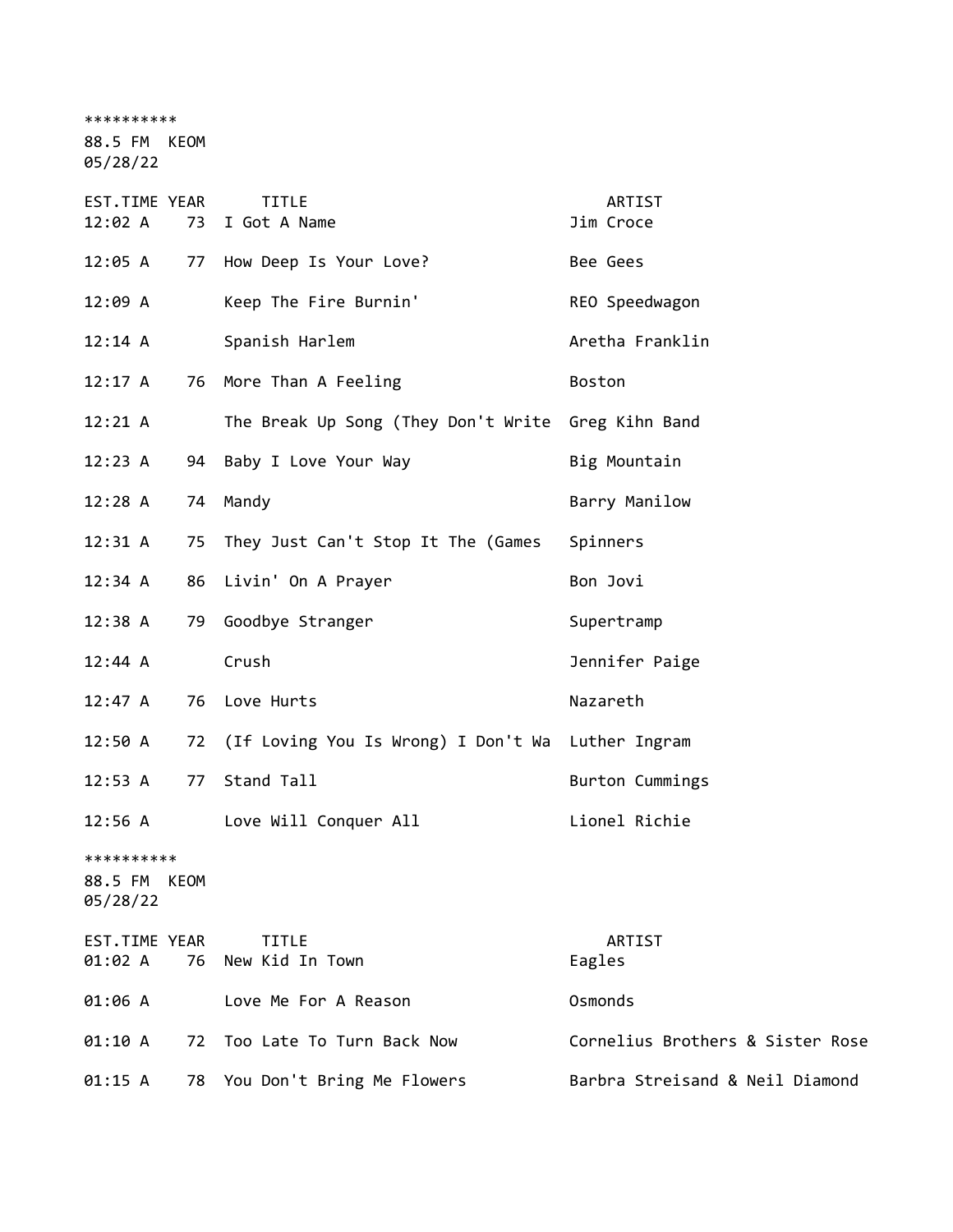| 01:18 A                                |    | I Know I'm Losing You                            | Rare Earth                |
|----------------------------------------|----|--------------------------------------------------|---------------------------|
| 01:21 A                                |    | Iko Iko                                          | Belle Stars               |
| 01:24 A                                | 90 | Something Happened On The Way To He Phil Collins |                           |
| 01:29A                                 | 71 | Without You                                      | Nilsson                   |
| 01:32 A                                | 79 | Tusk                                             | Fleetwood Mac             |
| 01:35 A                                |    | Three Times In Love                              | Tommy James               |
| 01:39 A                                | 75 | Holidin' On To Yesterday                         | Ambrosia                  |
| 01:44 A                                |    | The Boy Is Mine                                  | Brandy with Monica        |
| 01:48 A                                | 71 | Whatcha' See Is Whatcha' Get                     | Dramatics                 |
| 01:51 A                                |    | Jackie Blue                                      | Ozark Mountain Daredevils |
| 01:54 A                                |    | 72 Everything I Own                              | <b>Bread</b>              |
| 01:59 A                                |    | Burning Heart                                    | Survivor                  |
| **********<br>88.5 FM KEOM<br>05/28/22 |    |                                                  |                           |
| EST.TIME YEAR<br>02:02 A               | 72 | <b>TITLE</b><br>Burning Love                     | ARTIST<br>Elvis Presley   |
| 02:05 A                                | 75 | Calypso                                          | John Denver               |
| 02:09 A                                |    | It's The End Of The World As We Kno R.E.M.       |                           |
| 02:17 A                                | 88 | One More Try                                     | George Michael            |
| 02:23 A                                |    | Do You Know (What It Takes)                      | Robyn                     |
| 02:27 A                                | 73 | Love Train                                       | 0'Jays                    |
| 02:30 A                                | 76 | Love Machine                                     | Miracles                  |
| 02:32 A                                | 75 | How Sweet It Is To Be Loved By You               | James Taylor              |
| 02:36 A                                |    | C'est La Vie                                     | Robbie Nevil              |
| 02:39 A                                |    | Big Time                                         | Peter Gabriel             |
| 02:44 A                                | 92 | How Do You Talk To An Angel                      | Heights                   |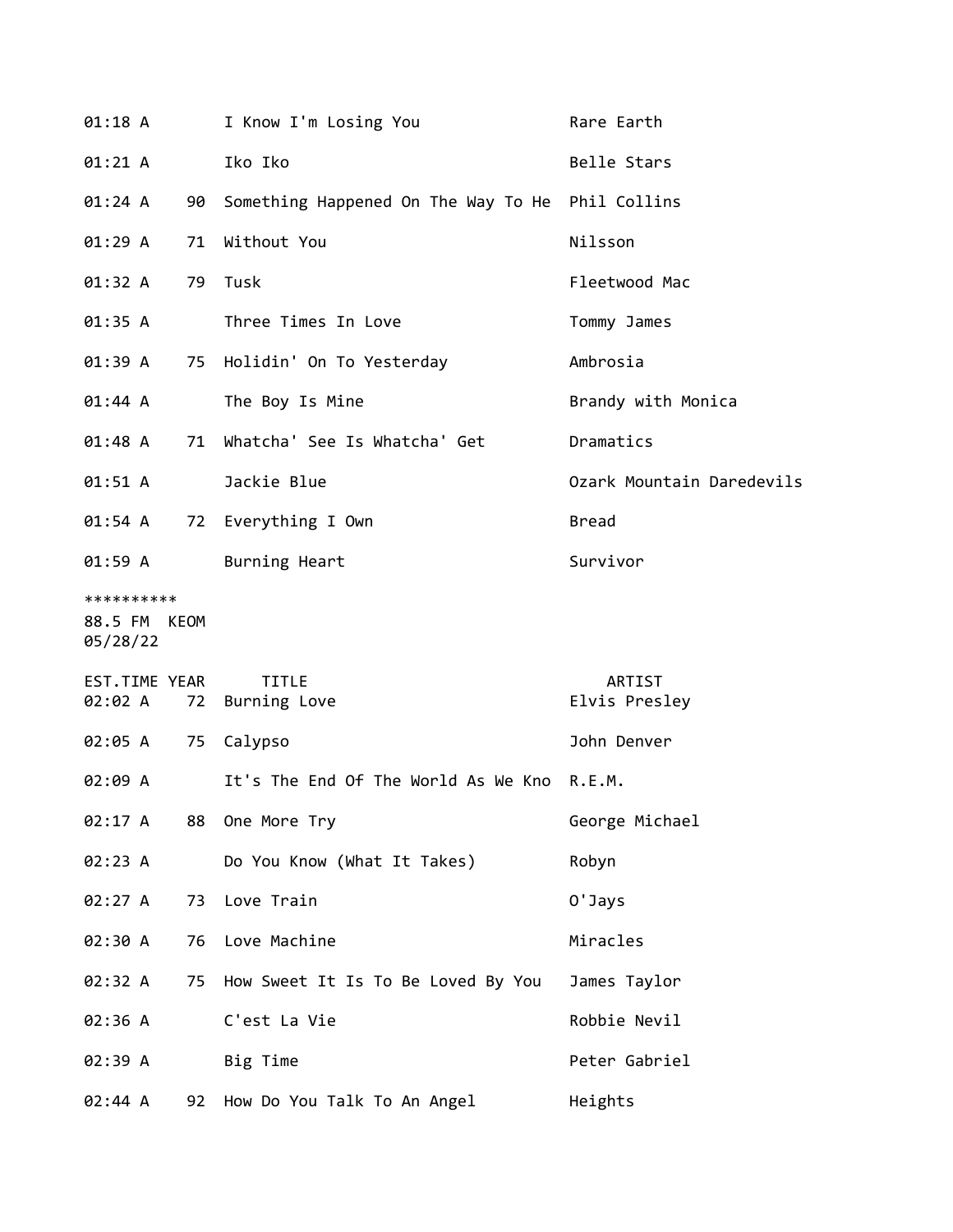| 02:48 A                                |      | Space Race                                         | Billy Preston            |
|----------------------------------------|------|----------------------------------------------------|--------------------------|
| 02:51 A                                | 73   | Angie                                              | Rolling Stones           |
| 02:55 A                                | 76   | Fly Like An Eagle                                  | Steve Miller Band        |
| 02:59 A                                | 72   | Superstition                                       | Stevie Wonder            |
| **********<br>88.5 FM KEOM<br>05/28/22 |      |                                                    |                          |
| EST.TIME YEAR<br>03:04 A               | 71   | <b>TITLE</b><br>Mercy Mercy Me (The Ecology)       | ARTIST<br>Marvin Gaye    |
| 03:07 A                                | 73   | Midnight Train To Georgia                          | Gladys Knight & The Pips |
| 03:11 A                                | 85   | Conga                                              | Miami Sound Machine      |
| 03:17 A                                | 79   | Too Much Heaven                                    | Bee Gees                 |
| 03:22 A                                | 73   | My Music                                           | Loggins & Messina        |
| 03:25 A                                | 80   | Don't Ask Me Why                                   | Billy Joel               |
| 03:28 A                                | 78   | Hopelessly Devoted To You                          | Olivia Newton-John       |
| 03:31 A                                | 72   | It Never Rains In Southern Californ Albert Hammond |                          |
| 03:34 A                                |      | Stars On 45 Medley                                 | Stars On 45              |
| 03:39 A                                |      | 78 I'm Every Woman                                 | Chaka Khan               |
| 03:43 A                                | 90   | Vision Of Love                                     | Mariah Carey             |
| 03:47 A                                | 76   | Turn The Beat Around                               | Vicki Sue Robinson       |
| 03:50 A                                | 72   | Crocodile Rock                                     | Elton John               |
| 03:54 A                                | 72   | You Don't Mess Around With Jim                     | Jim Croce                |
| 03:56 A                                | 83   | Come Dancing                                       | Kinks                    |
| **********<br>88.5 FM<br>05/28/22      | KEOM |                                                    |                          |
| EST.TIME YEAR<br>04:01 A               | 76   | <b>TITLE</b><br>Play That Funky Music              | ARTIST<br>Wild Cherry    |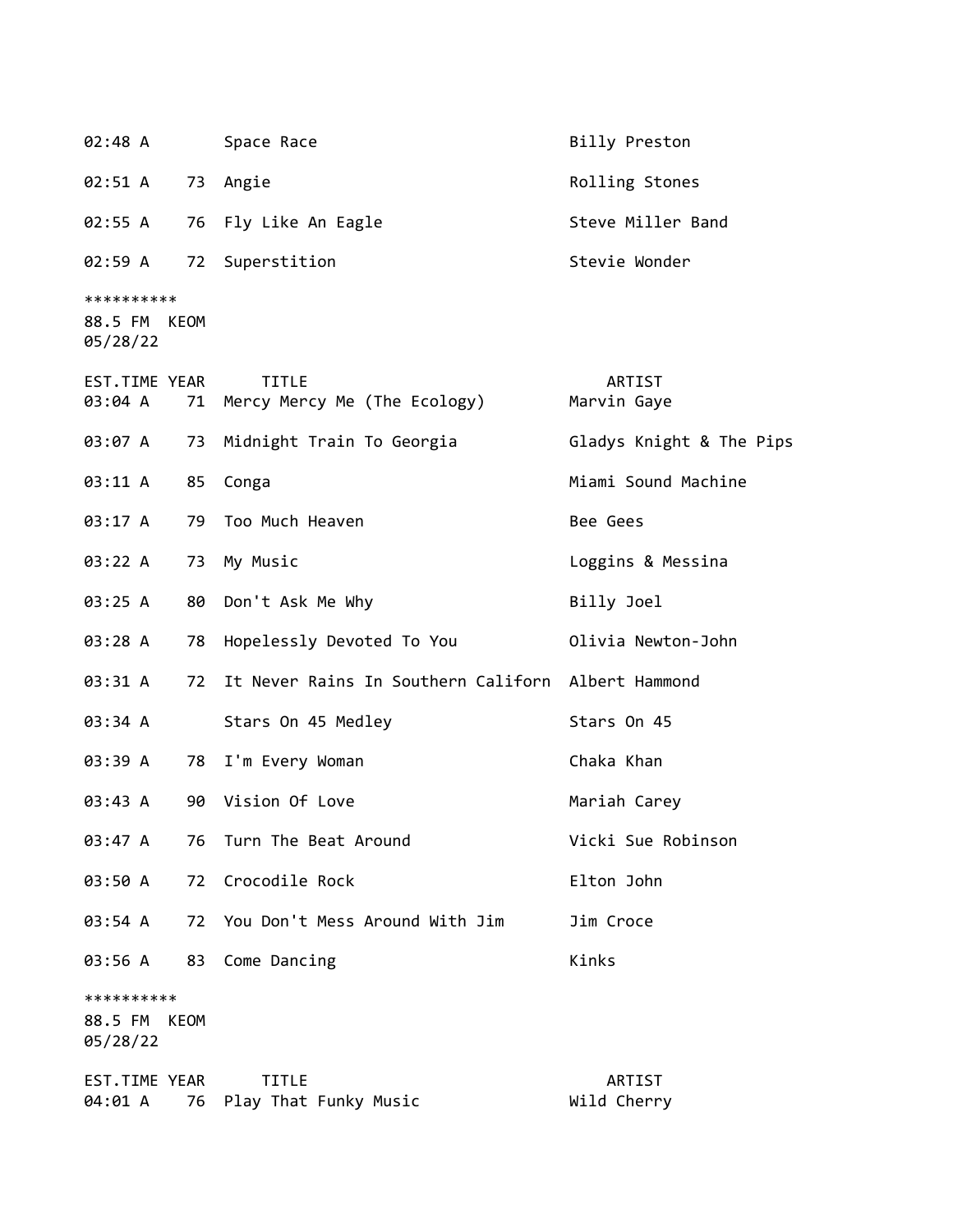| 04:05 A                           | 75   | Heat Wave                        | Linda Ronstadt         |
|-----------------------------------|------|----------------------------------|------------------------|
| 04:07 A                           | 79   | Dim All The Lights               | Donna Summer           |
| 04:11 A                           | 81   | Boy From New York City           | Manhattan Transfer     |
| 04:16 A                           | 72   | Heart Of Gold                    | Neil Young             |
| 04:19 A                           | 78   | Love Is Like Oxygen              | Sweet                  |
| 04:22 A                           |      | Se La                            | Lionel Richie          |
| 04:27 A                           | 90   | Alright                          | Janet Jackson          |
| 04:31 A                           | 77   | Baby Come Back                   | Player                 |
| 04:35 A                           | 70   | I Hear You Knocking              | Dave Edmunds           |
| 04:37 A                           | 84   | The Heat Is On                   | Glenn Frey             |
| 04:41 A                           | 79   | Do It Or Die                     | Atlanta Rhythm Section |
| 04:45 A                           | 94   | Take A Bow                       | Madonna                |
| 04:50 A                           | 73   | My Maria                         | B.W. Stevenson         |
| 04:52 A                           | 76   | Lonely Night (Angel Face)        | Captain & Tennille     |
| 04:55 A                           | 76   | Say You Love Me                  | Fleetwood Mac          |
| **********<br>88.5 FM<br>05/28/22 | KEOM |                                  |                        |
| EST.TIME YEAR<br>05:00 A          |      | <b>TTTIF</b><br>75 Who Loves You | ARTIST<br>4 Seasons    |
| 05:04 A                           |      | 71 Sweet City Woman              | Stampeders             |
| 05:08 A                           |      | 74 When Will I See You Again     | Three Degrees          |
| 05:10 A                           |      | Take Me To Heart                 | Quarterflash           |
| 05:15 A                           | 90   | I Don't Have The Heart           | James Ingram           |
| 05:19 A                           | 78   | You Belong To Me                 | Carly Simon            |
| 05:22 A                           |      | The Politics Of Dancing          | Re-Flex                |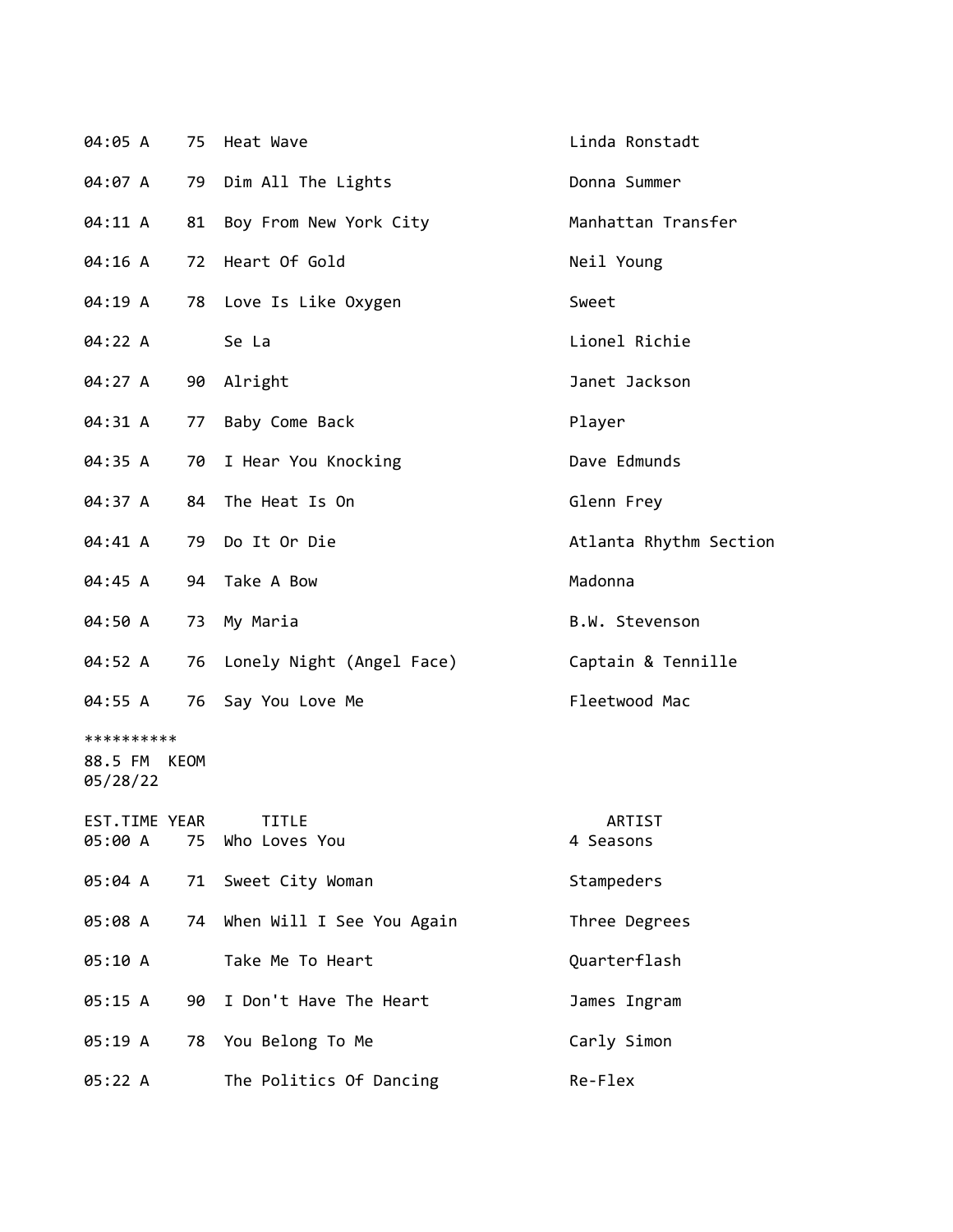| 05:26 A                                |    | 78 I Was Made For Dancin'             | Leif Garrett                 |
|----------------------------------------|----|---------------------------------------|------------------------------|
| 05:30 A                                |    | 74 Annie's Song                       | John Denver                  |
| 05:33 A                                |    | 90 Enjoy The Silence                  | Depeche Mode                 |
| 05:37 A                                |    | 82 Up Where We Belong                 | Joe Cocker & Jennifer Warnes |
| 05:40 A                                |    | Isn't Life Strange                    | Moody Blues                  |
| 05:46 A                                |    | 91 The Promise Of A New Day           | Paula Abdul                  |
| 05:50 A                                |    | 75 I Love Music                       | O'Jays                       |
| 05:54 A                                |    | 76 Fooled Around And Fell In Love     | Elvin Bishop                 |
| 05:58 A                                |    | 77 Sometimes When We Touch            | Dan Hill                     |
| **********<br>88.5 FM KEOM<br>05/28/22 |    |                                       |                              |
| EST.TIME YEAR<br>06:01 A               |    | <b>TITLE</b><br>79 Chuck E.'s In Love | ARTIST<br>Rickie Lee Jones   |
| 06:05 A                                |    | 78 It's A Heartache                   | Bonnie Tyler                 |
| 06:08 A                                |    | 81 Turn Your Love Around              | George Benson                |
| 06:12 A                                |    | 71 Summer Sand                        | Tony Orlando & Dawn          |
| 06:19 A                                |    | 78 You Needed Me                      | Anne Murray                  |
| 06:23 A                                | 70 | Black Magic Woman                     | Santana                      |
| 06:26 A                                |    | Do I Do                               | Stevie Wonder                |
| 06:31 A                                | 78 | Night Fever                           | Bee Gees                     |
| 06:34 A                                | 78 | Disco Inferno                         | Trammps                      |
| 06:38 A                                |    | Emotional Rescue                      | Rolling Stones               |
| 06:42 A                                | 71 | Love's Lines, Angles And Rhymes       | 5th Dimension                |
| 06:47 A                                | 93 | The Power Of Love                     | Celine Dion                  |
| 06:52 A                                | 74 | Longfellow Serenade                   | Neil Diamond                 |
| 06:56 A                                | 75 | Have You Never Been Mellow            | Olivia Newton-John           |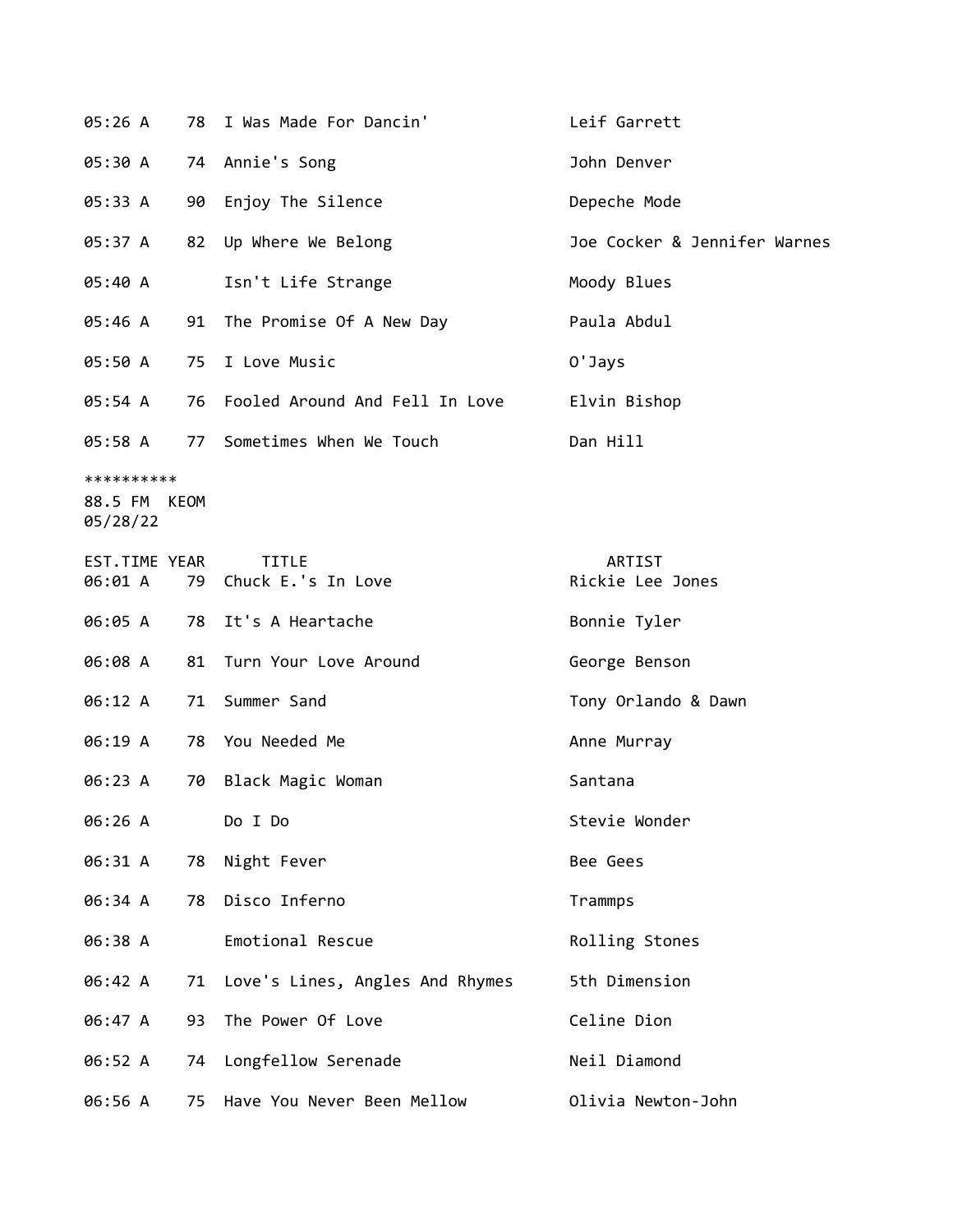| **********                             |    |                                                       |                                                   |
|----------------------------------------|----|-------------------------------------------------------|---------------------------------------------------|
| 88.5 FM KEOM<br>05/28/22               |    |                                                       |                                                   |
| EST.TIME YEAR<br>07:02 A               |    | <b>TITLE</b><br>71 Treat Her Like A Lady              | <b>ARTIST</b><br>Cornelius Brothers & Sister Rose |
| 07:04 A                                |    | 72 Honky Cat                                          | Elton John                                        |
| 07:10 A                                |    | 83 Uptown Girl                                        | Billy Joel                                        |
| 07:12 A                                |    | 73 I've Got To Use My Imagination                     | Gladys Knight & The Pips                          |
| $07:18$ A                              |    | American Pie                                          | Don McLean                                        |
| 07:22 A                                |    | 98 The Way                                            | Fastball                                          |
| 07:26A                                 |    | 77 Happy Anniversary                                  | Little River Band                                 |
| 07:30 A                                |    | Casanova                                              | Levert                                            |
| 07:37 A                                |    | 75 Some Kind Of Wonderful                             | Grand Funk Railroad                               |
| 07:40 A                                |    | 78 Groove Line                                        | Heatwave                                          |
| 07:44 A                                |    | 89 Baby, Baby                                         | Amy Grant                                         |
| 07:47A                                 | 77 | Isn't It Time                                         | Baby's                                            |
| 07:52 A                                |    | 77 I Like Dreamin'                                    | Kenny Nolan                                       |
| 07:56 A                                |    | Centipede                                             | Rebbie Jackson                                    |
| **********<br>88.5 FM KEOM<br>05/28/22 |    |                                                       |                                                   |
| EST.TIME YEAR<br>08:00 A               | 81 | <b>TITLE</b><br>Elvira                                | ARTIST<br>Oak Ridge Boys                          |
| 08:02 A                                |    | The Loco-Motion                                       | Kylie Minogue                                     |
| 08:05 A                                | 80 | The Long Run                                          | Eagles                                            |
| 08:09 A                                | 74 | Show And Tell                                         | Al Wilson                                         |
| 08:12 A                                | 83 | Say Say Say                                           | Paul McCartney & Michael Jackson                  |
| 08:17 A                                | 81 | Arthur's Theme (Best That You Can D Christopher Cross |                                                   |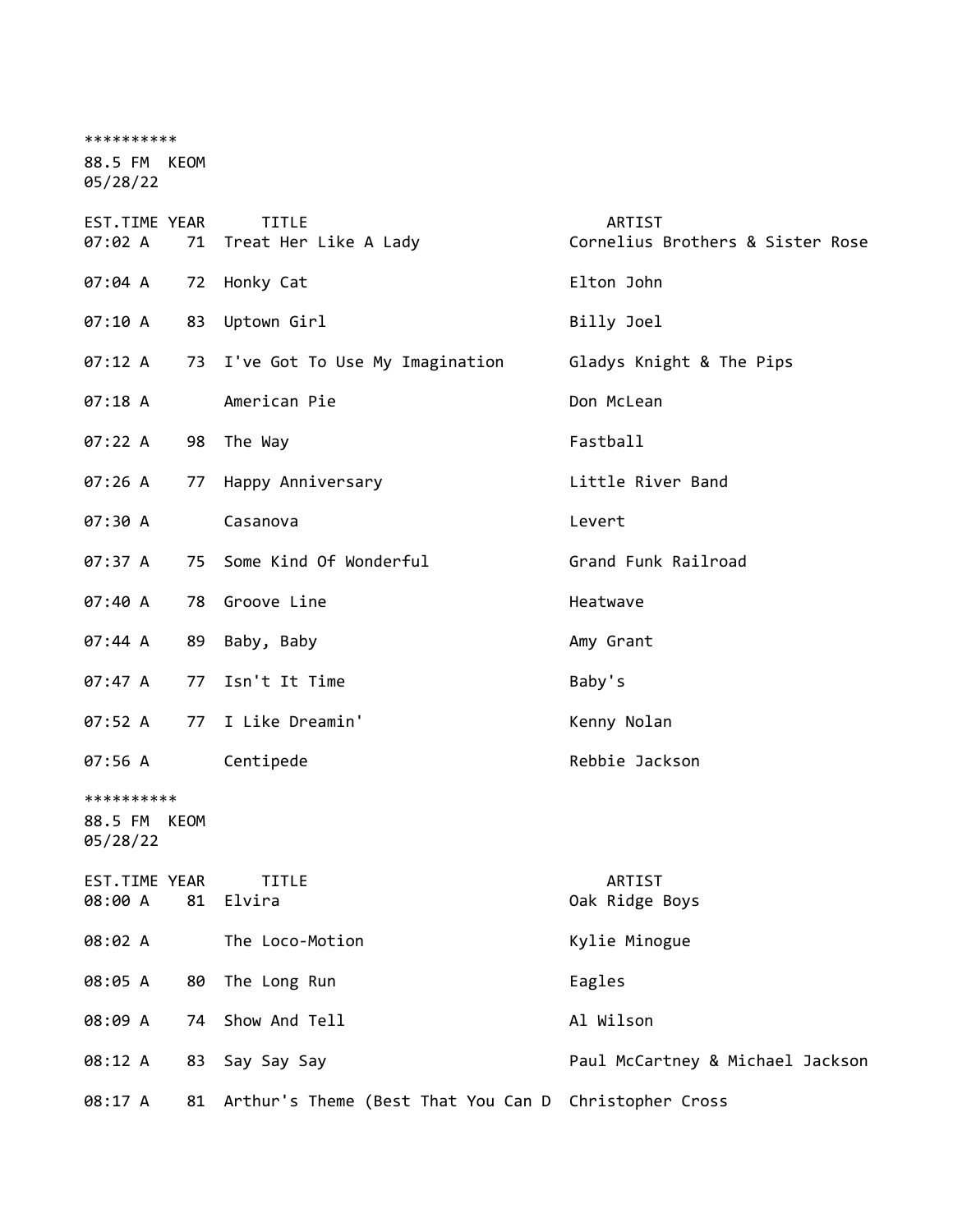| 08:21 A                                |    | Save Tonight                            | Eagle Eye Cherry              |
|----------------------------------------|----|-----------------------------------------|-------------------------------|
| 08:25 A                                |    | 75 My Eyes Adored You                   | Frankie Valli                 |
| 08:29 A                                | 74 | Boogie Down                             | Eddie Kendricks               |
| 08:33 A                                | 78 | Hot Blooded                             | Foreigner                     |
| 08:36 A                                |    | Islands In The Stream                   | Kenny Rogers & Dolly Parton   |
| 08:40 A                                |    | I Like It                               | Dino                          |
| 08:45 A                                |    | 92 Remember The Time                    | Michael Jackson               |
| 08:49 A                                |    | 75 It Only Takes A Minute               | Tavares                       |
| 08:52 A                                | 75 | Magic                                   | Pilot                         |
| **********<br>88.5 FM KEOM<br>05/28/22 |    |                                         |                               |
| EST.TIME YEAR<br>09:00 A               |    | <b>TITLE</b><br>75 When Will I Be Loved | ARTIST<br>Linda Ronstadt      |
| 09:02 A                                |    | 75 Evil Woman                           | Electric Light Orchestra      |
| 09:06 A                                |    | 76 If You Leave Me Now                  | Chicago                       |
| 09:09 A                                |    | Fortress Around Your Heart              | Sting                         |
| 09:16 A                                |    | 70 Spirit In The Sky                    | Norman Greenbaum              |
| 09:20 A                                |    | 79 Ladies Night                         | Kool & The Gang               |
| 09:23 A                                | 83 | Poison Arrows                           | ABC                           |
| 09:26 A                                | 98 | Real World                              | Matchbox Twenty               |
| 09:32 A                                |    | 76 I'd Really Love To See You Tonight   | England Dan & John Ford Coley |
| 09:34 A                                | 75 | Dance With Me                           | Orleans                       |
| 09:38 A                                |    | Soldier Of Love                         | Donny Osmond                  |
| 09:41 A                                | 75 | Landslide                               | Fleetwood Mac                 |
| 09:48 A                                |    | Downtown Train                          | Rod Stewart                   |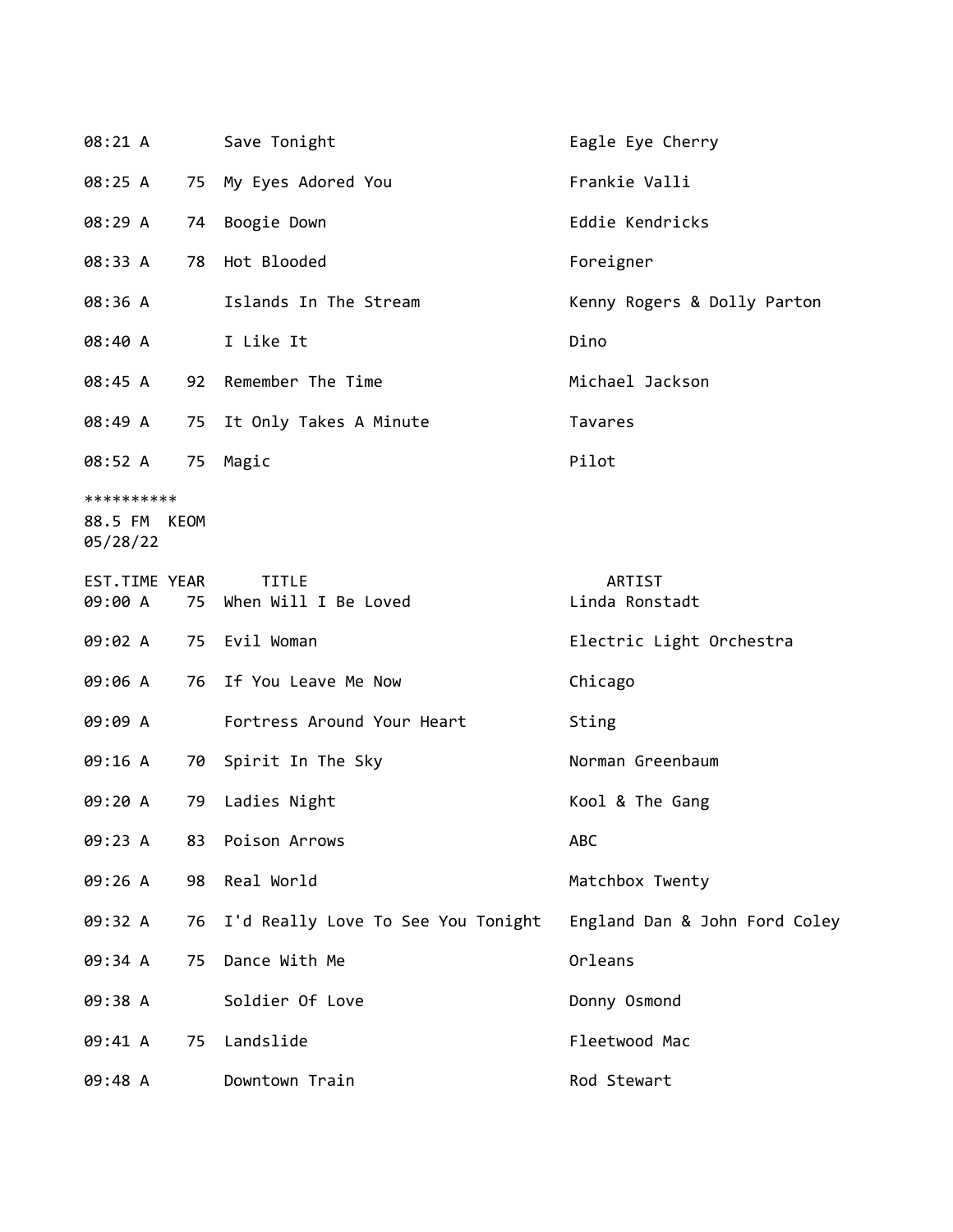| 09:52 A                                |    | 72 I'm Stone In Love With You   | Stylistics                    |
|----------------------------------------|----|---------------------------------|-------------------------------|
| **********<br>88.5 FM KEOM<br>05/28/22 |    |                                 |                               |
| EST.TIME YEAR<br>10:00 A               |    | <b>TITLE</b><br>73 Ramblin' Man | ARTIST<br>Allman Brothers     |
| 10:05 A                                | 74 | Lookin' For A Love              | Bobby Womack                  |
| $10:08$ A                              |    | 76 50 Ways To Leave Your Lover  | Paul Simon                    |
| 10:11 A                                | 81 | Yesterday's Songs               | Neil Diamond                  |
| 10:19 A                                |    | 79 You Can't Change That        | Raydio                        |
| $10:23$ A                              |    | 90 Georgia On My Mind           | Michael Bolton                |
| 10:27 A                                | 85 | Fresh                           | Kool & The Gang               |
| 10:33 A                                |    | Early In The Morning            | Gap Band                      |
| $10:36$ A                              | 73 | Stuck In The Middle With You    | Stealers Wheel                |
| 10:40 A                                | 90 | Disappear                       | <b>INXS</b>                   |
| 10:46 A                                | 98 | Believe                         | Cher                          |
| 10:50 A                                | 79 | <b>Babe</b>                     | Styx                          |
| 10:54 A                                |    | Chillin' Out                    | Eric Darius                   |
| **********<br>88.5 FM KEOM<br>05/28/22 |    |                                 |                               |
| EST.TIME YEAR<br>11:00 A               | 73 | <b>TITLE</b><br>Hello It's Me   | ARTIST<br>Todd Rundgren       |
| $11:04$ A                              | 78 | She's Always A Woman            | Billy Joel                    |
| 11:07 A                                | 77 | I'm Your Boogie Man             | KC & The Sunshine Band        |
| 11:11 A                                | 78 | Use Ta Be My Girl               | 0'Jays                        |
| 11:16 A                                | 78 | Reminiscing                     | Little River Band             |
| 11:20 A                                | 73 | The Love I Lost (Part 1)        | Harold Melvin & The Bluenotes |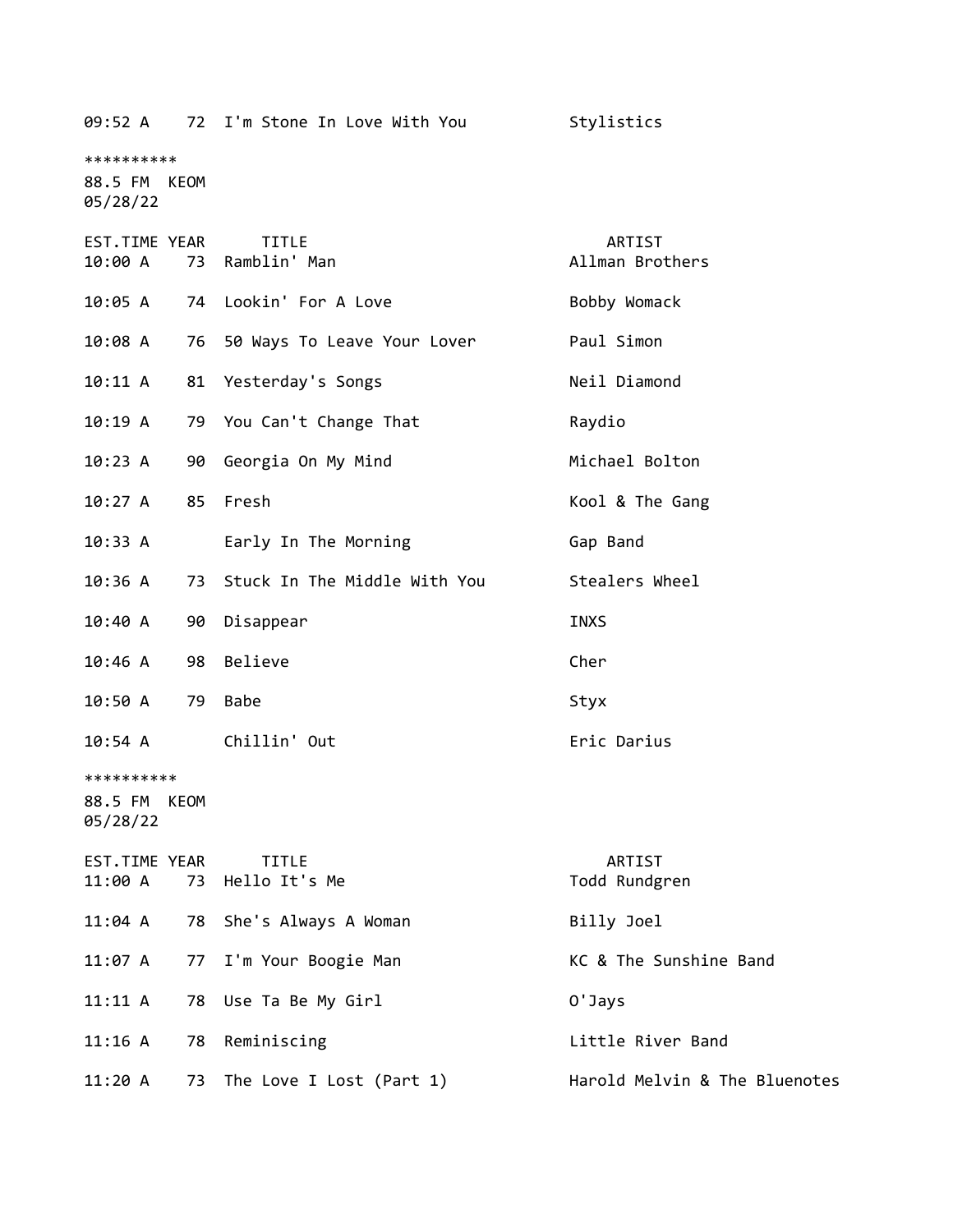| $11:24$ A                              |             | 71 If You Really Love Me           | Stevie Wonder                 |
|----------------------------------------|-------------|------------------------------------|-------------------------------|
| 11:27 A                                |             | Harlum Shuffle                     | Rolling Stones                |
| 11:31 A                                |             | 78 Can't Smile Without You         | Barry Manilow                 |
| 11:34 A                                | 99          | Higher                             | Creed                         |
| 11:39A                                 |             | 82 I Can't Go For That (No Can Do) | Hall & Oates                  |
| 11:42 A                                |             | 71 Got To Be There                 | Michael Jackson               |
| $11:48$ A                              |             | 78 Always And Forever              | Heatwave                      |
| 11:52 A                                |             | 70 Everything Is Beautiful         | Ray Stevens                   |
| **********<br>88.5 FM KEOM<br>05/28/22 |             |                                    |                               |
| EST.TIME YEAR<br>12:00 P               | 77          | <b>TITLE</b><br>I'm In You         | ARTIST<br>Peter Frampton      |
| $12:04$ P                              | 76          | Shannon                            | Henry Gross                   |
| $12:08$ P                              |             | 78 Take A Chance On Me             | ABBA                          |
| 12:12 P                                | 82          | Let It Whip                        | Dazz Band                     |
| 12:20 P                                | 73          | The Way We Were                    | Barbra Streisand              |
| $12:24$ P                              |             | Nick Of Time                       | Bonnie Raitt                  |
| $12:27$ P                              | 77          | Peg                                | Steely Dan                    |
| 12:33 P                                | 76          | I'll Be Good To You                | Brothers Johnson              |
| 12:36 P                                | 71          | Funky Nassau Part 1                | Beginning Of The End          |
| 12:40 P                                | 79          | Love Is The Answer                 | England Dan & John Ford Coley |
| 12:46 P                                | 90          | It Must've Been Love               | Roxette                       |
| 12:50 P                                | 71          | You've Got A Friend                | James Taylor                  |
| **********<br>88.5 FM<br>05/28/22      | <b>KEOM</b> |                                    |                               |
| EST.TIME YEAR                          |             | TITLE                              | ARTIST                        |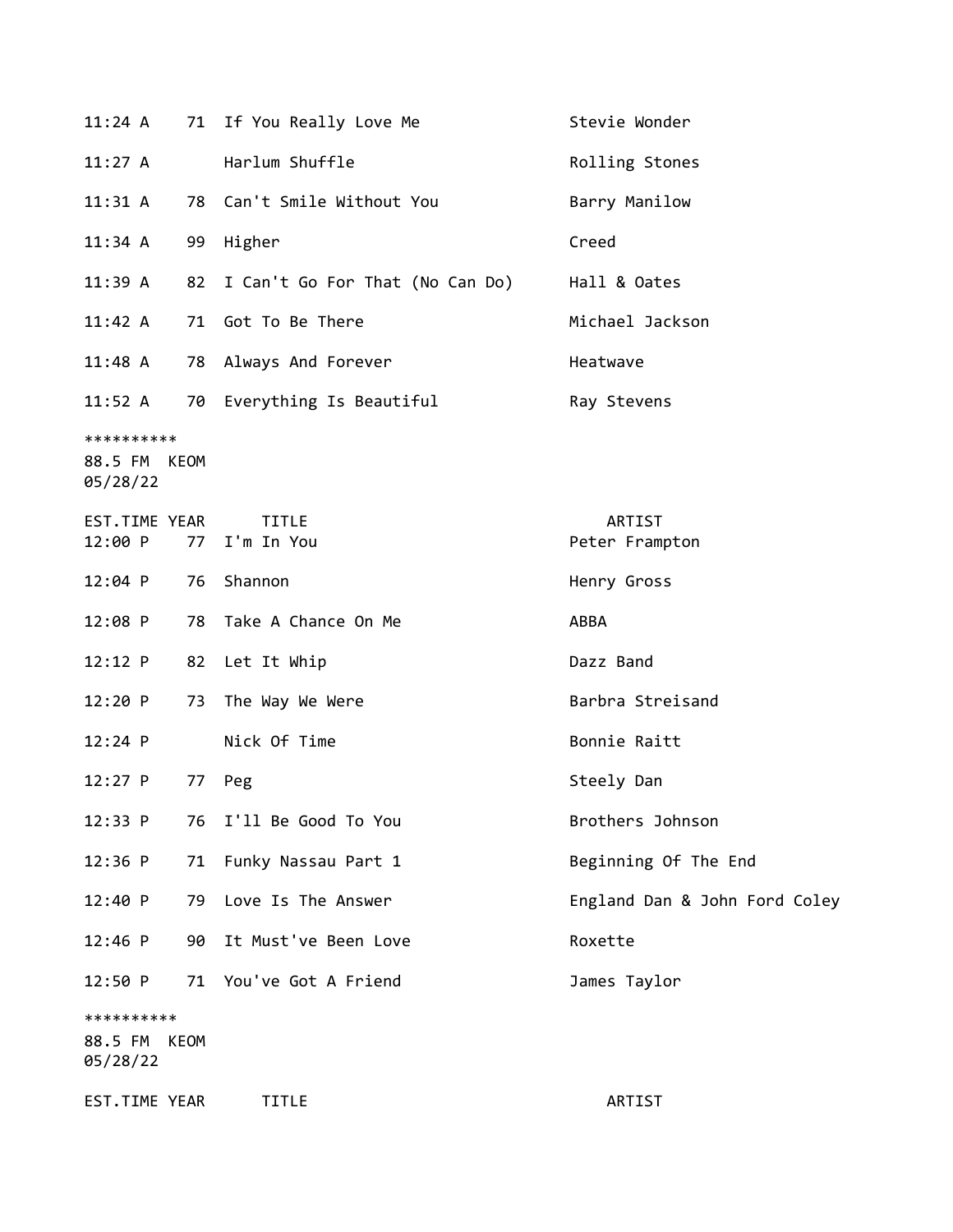| 01:00 P                                |    | 75 Cut The Cake                                                        | Average White Band     |
|----------------------------------------|----|------------------------------------------------------------------------|------------------------|
| 01:04 P                                |    | 71 Mr. Big Stuff                                                       | Jean Knight            |
| 01:07 P                                |    | Wait                                                                   | White Lion             |
| 01:11 P                                |    | December                                                               | Collective Soul        |
| $01:18$ P                              |    | 84 Careless Whisper                                                    | Wham!                  |
| $01:23$ P                              | 75 | Walking In Rhythm                                                      | Blackbyrds             |
| $01:29$ P                              | 90 | Groove Is In The House                                                 | Deee-Lite              |
| 01:33 P                                | 78 | How Much I Feel                                                        | Ambrosia               |
| 01:38 P                                | 77 | Dreams                                                                 | Fleetwood Mac          |
| $01:42$ P                              |    | 77 Just A Song Before I Go                                             | Crosby, Stills & Nash  |
| $01:46$ P                              |    | 81 A Woman Needs Love (Just Like You D Ray Parker Jr.                  |                        |
| 01:49 P                                |    | People Gotta Move                                                      | Gino Vannelli          |
| $01:52$ P                              |    | Theme From S.W.A.T.                                                    | Rhythm Heritage        |
| **********<br>88.5 FM KEOM<br>05/28/22 |    |                                                                        |                        |
| EST.TIME YEAR<br>02:00 P               |    | <b>TITLE</b><br>74 Until You Come Back To Me (That's W Aretha Franklin | ARTIST                 |
| 02:04 P                                | 77 | Feels Like The First Time                                              | Foreigner              |
| 02:07 P                                |    | Yes I'm Ready                                                          | Teri DeSario with K.C. |
| 02:10 P                                | 86 | What You Need                                                          | INXS                   |
| 02:18 P                                | 72 | Clair                                                                  | Gilbert O'Sullivan     |
| 02:21 P                                |    | 79 Cool Change                                                         | Little River Band      |
| 02:25 P                                | 83 | Faithfully                                                             | Journey                |
| 02:30 P                                |    | 74 Cat's In The Cradle                                                 | Harry Chapin           |
| 02:33 P                                |    | 77 I Feel Love                                                         | Donna Summer           |
| 02:39 P                                |    | St. Elmo's Fire (Man In Motion)                                        | John Parr              |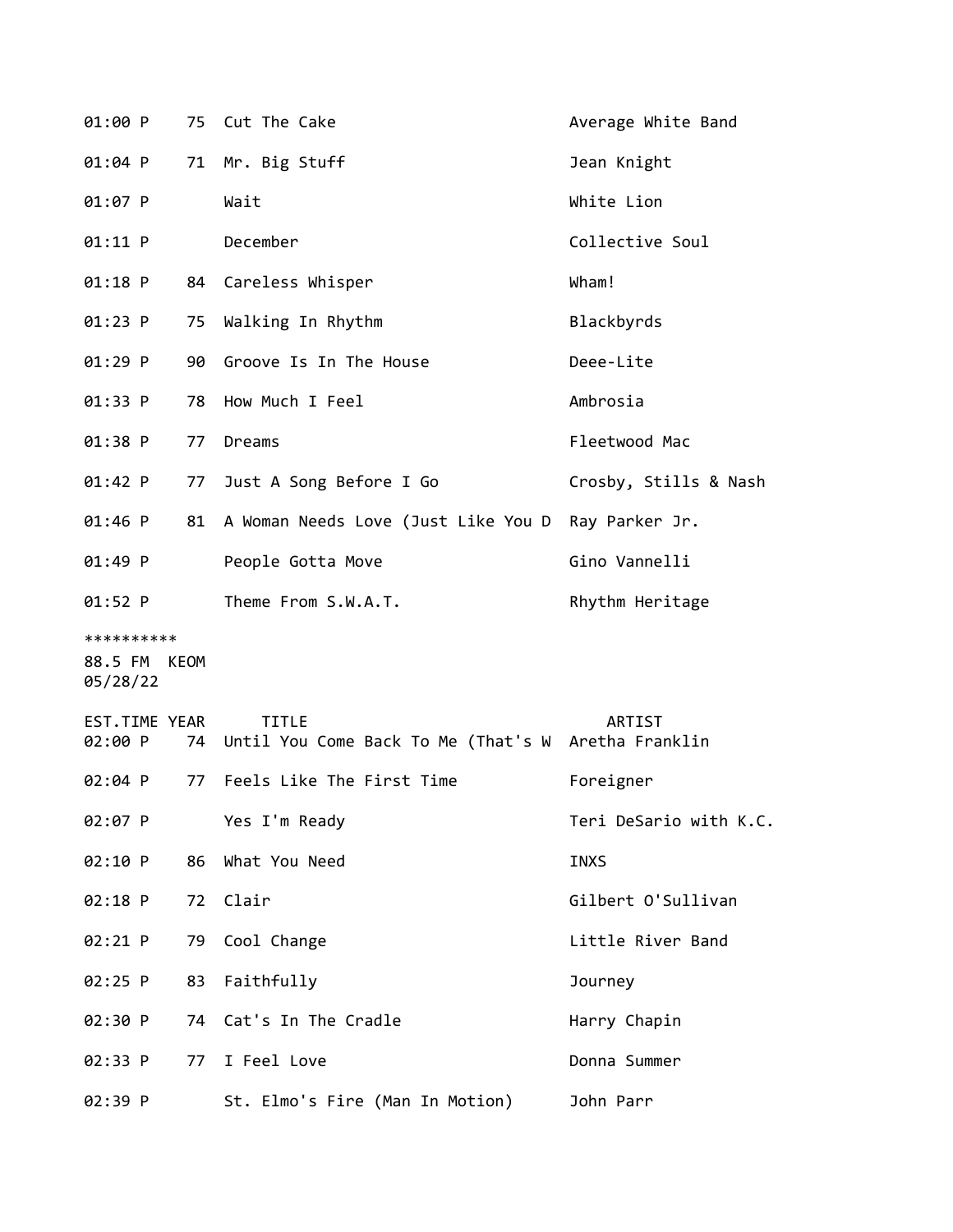| 02:44 P                           |      | My Lovin' (You're Never Gonna Get I EnVogue                  |                     |
|-----------------------------------|------|--------------------------------------------------------------|---------------------|
| 02:49 P                           |      | 71 Sooner Or Later                                           | Grassroots          |
| 02:51 P                           | 75   | I Write The Songs                                            | Barry Manilow       |
| 02:56 P                           | 78   | Shadow Dancing                                               | Andy Gibb           |
| **********<br>88.5 FM<br>05/28/22 | KEOM |                                                              |                     |
| EST.TIME YEAR<br>03:00 P          |      | <b>TITLE</b><br>71 Never Can Say Goodbye                     | ARTIST<br>Jackson 5 |
| 03:03 P                           |      | 72 Oh Babe, What Would You Say                               | Hurricane Smith     |
| 03:06 P                           |      | I Wanna Go Back                                              | Eddie Money         |
| 03:10 P                           | 82   | Heartlight                                                   | Neil Diamond        |
| 03:16 P                           |      | If You Had My Love                                           | Jennifer Lopez      |
| 03:19 P                           |      | 78 Got To Get You Into My Life                               | Earth, Wind & Fire  |
| 03:23 P                           |      | That Ain't Love                                              | REO Speedwagon      |
| 03:27 P                           | 79   | I Want Your Love                                             | Chic                |
| 03:30 P                           | 74   | Best Thing That Ever Happened To Me Gladys Knight & The Pips |                     |
| 03:34 P                           | 91   | Rhythm Of My Heart                                           | Rod Stewart         |
| 03:38 P                           | 80   | The Rose                                                     | Bette Midler        |
| 03:41 P                           |      | 77 Give A Little Bit                                         | Supertramp          |
| 03:48 P                           | 99   | Amazed                                                       | Lonestar            |
| 03:52 P                           | 77   | Strawberry Letter #23                                        | Brothers Johnson    |
| 03:55 P                           | 77   | Dazz                                                         | <b>Brick</b>        |
| 03:59 P                           | 83   | Maniac                                                       | Michael Sembello    |
| **********                        |      |                                                              |                     |
| 88.5 FM                           | KEOM |                                                              |                     |

05/28/22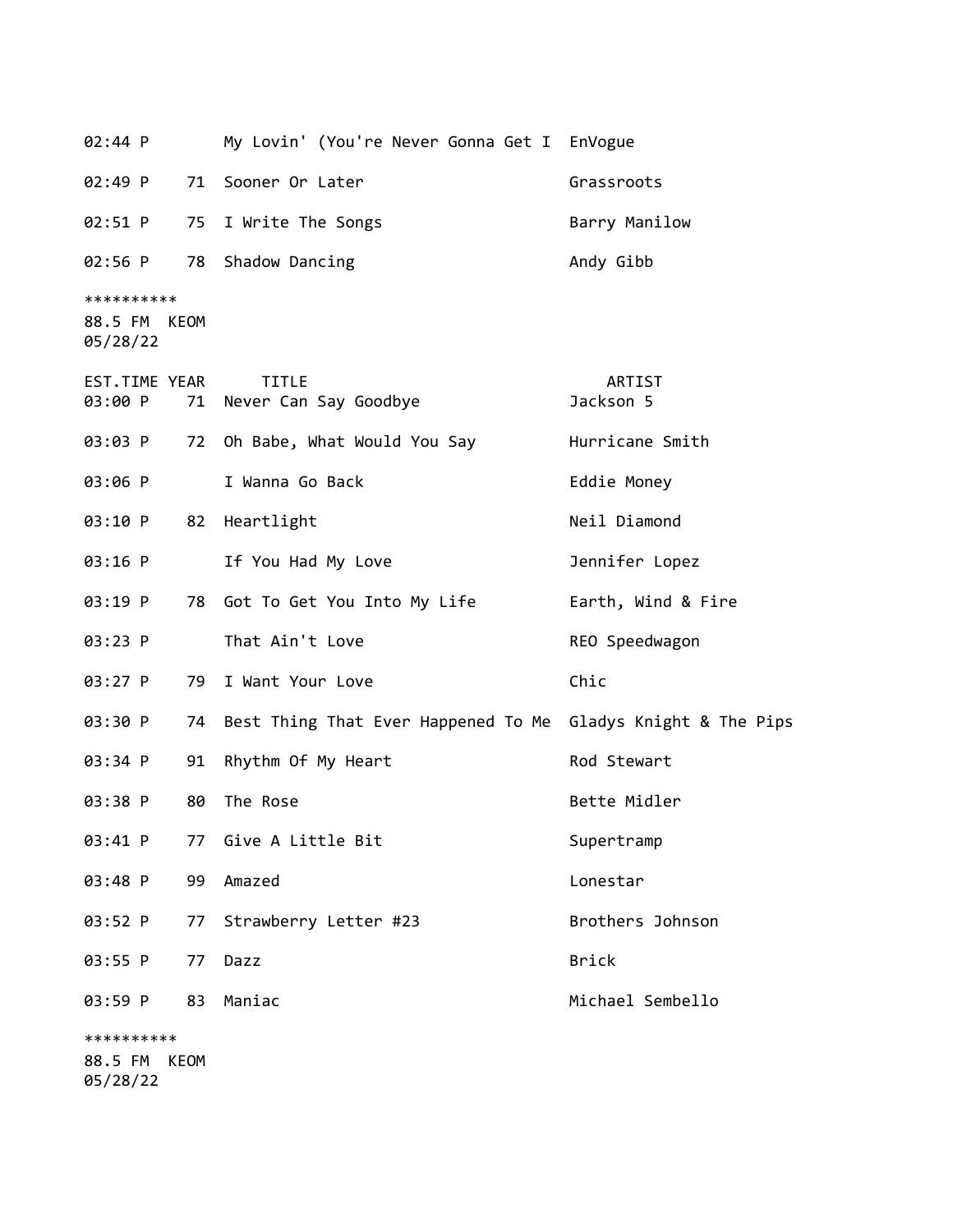| EST.TIME YEAR<br>04:04 P               | 74 | <b>TITLE</b><br>Mockingbird                       | ARTIST<br>Carly Simon & James Taylor |
|----------------------------------------|----|---------------------------------------------------|--------------------------------------|
| 04:07 P                                | 77 | (Your Love Has Lifted Me) Higher An Rita Coolidge |                                      |
| 04:11 P                                | 80 | All Over The World                                | Electric Light Orchestra             |
| 04:16 P                                | 88 | What's On Your Mind                               | Information Society                  |
| 04:20 P                                |    | If You Go                                         | Jon Secada                           |
| 04:24 P                                | 79 | Reunited                                          | Peaches & Herb                       |
| 04:30 P                                | 78 | Boogie Oogie Oogie                                | A Taste Of Honey                     |
| 04:34 P                                | 78 | Love Will Find A Way                              | Pablo Cruise                         |
| 04:38 P                                | 89 | Cherish                                           | Madonna                              |
| 04:41 P                                |    | Let The Music Play                                | Shannon                              |
| 04:47 P                                | 99 | Bailiamos                                         | Enrique Iglesias                     |
| 04:50 P                                | 78 | On Broadway                                       | George Benson                        |
| 04:55 P                                | 72 | I Can See Clearly Now                             | Johnny Nash                          |
| 04:59 P                                | 74 | Then Came You                                     | Spinners & Dionne Warwick            |
| **********<br>88.5 FM KEOM<br>05/28/22 |    |                                                   |                                      |
| EST.TIME YEAR<br>05:03 P 71 If         |    | <b>TITLE</b>                                      | ARTIST<br>Bread                      |
| 05:05 P                                |    | 71 It's Too Late                                  | Carole King                          |
| 05:09 P                                | 82 | Steppin' Out                                      | Joe Jackson                          |
| 05:15 P                                | 79 | Please Don't Go                                   | KC & The Sunshine Band               |
| 05:19 P                                | 72 | Where Is The Love                                 | Roberta Flack & Donny Hathaway       |
| 05:22 P                                | 81 | Working For The Weekend                           | Loverboy                             |
| $05:25$ P                              | 92 | Make It Happen                                    | Mariah Carey                         |
| 05:30 P                                | 71 | Joy To The World                                  | Three Dog Night                      |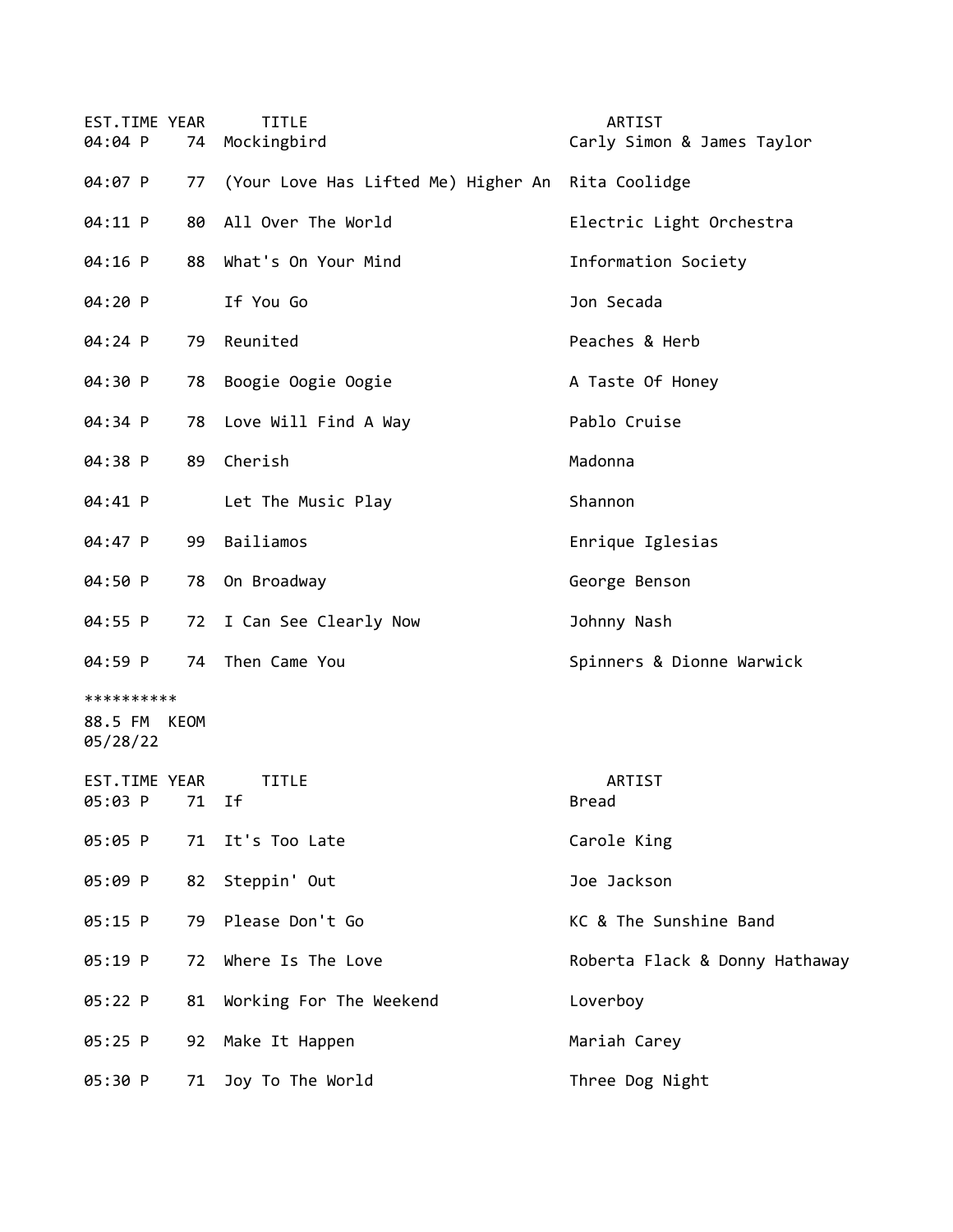| 05:33 P                                |    | 77 So In To You                                                   | Atlanta Rhythm Section   |
|----------------------------------------|----|-------------------------------------------------------------------|--------------------------|
| 05:36 P                                |    | When I'm With You                                                 | Sheriff                  |
| 05:40 P                                | 73 | Photograph                                                        | Ringo Starr              |
| 05:45 P                                | 90 | How Can We Be Lovers                                              | Michael Bolton           |
| 05:48 P                                | 74 | Sha-La-La (Make Me Happy)                                         | Al Green                 |
| 05:51 P                                | 79 | We Are Family                                                     | Sister Sledge            |
| 05:55 P                                | 79 | The Second Time Around                                            | Shalamar                 |
| 05:59 P                                | 71 | Smiling Faces Sometimes                                           | Undisputed Truth         |
| **********<br>88.5 FM KEOM<br>05/28/22 |    |                                                                   |                          |
| EST.TIME YEAR<br>06:02 P               |    | <b>TITLE</b><br>Opportunities (Let's Make Lots Of M Pet Shop Boys | ARTIST                   |
| 06:06 P                                | 77 | I Just Want To Be Your Everything                                 | Andy Gibb                |
|                                        |    |                                                                   |                          |
| 06:09 P                                |    | Tearin' Up My Heart                                               | <b>NSYNC</b>             |
| 06:17 P                                | 80 | More Than I Can Say                                               | Leo Sayer                |
| 06:21 P                                | 73 | Ain't No Woman (Like The One I've G                               | Four Tops                |
| 06:24 P                                | 72 | Hurting Each Other                                                | Carpenters               |
| 06:26 P                                |    | Love Overboard                                                    | Gladys Knight & The Pips |
| 06:31 P                                | 86 | Higher Love                                                       | Steve Winwood            |
| 06:35 P                                | 72 | I Need You                                                        | America                  |
| 06:38 P                                | 90 | Black Velvet                                                      | Alannah Myles            |
| 06:42 P                                | 75 | Just A Little Bit Of You                                          | Michael Jackson          |
| 06:47 P                                | 70 | Signed, Sealed, Delivered I'm Yours Stevie Wonder                 |                          |
| 06:49 P                                |    | Better Be Good To Me                                              | Tina Turner              |
| 06:53 P                                | 76 | Sing A Song                                                       | Earth, Wind & Fire       |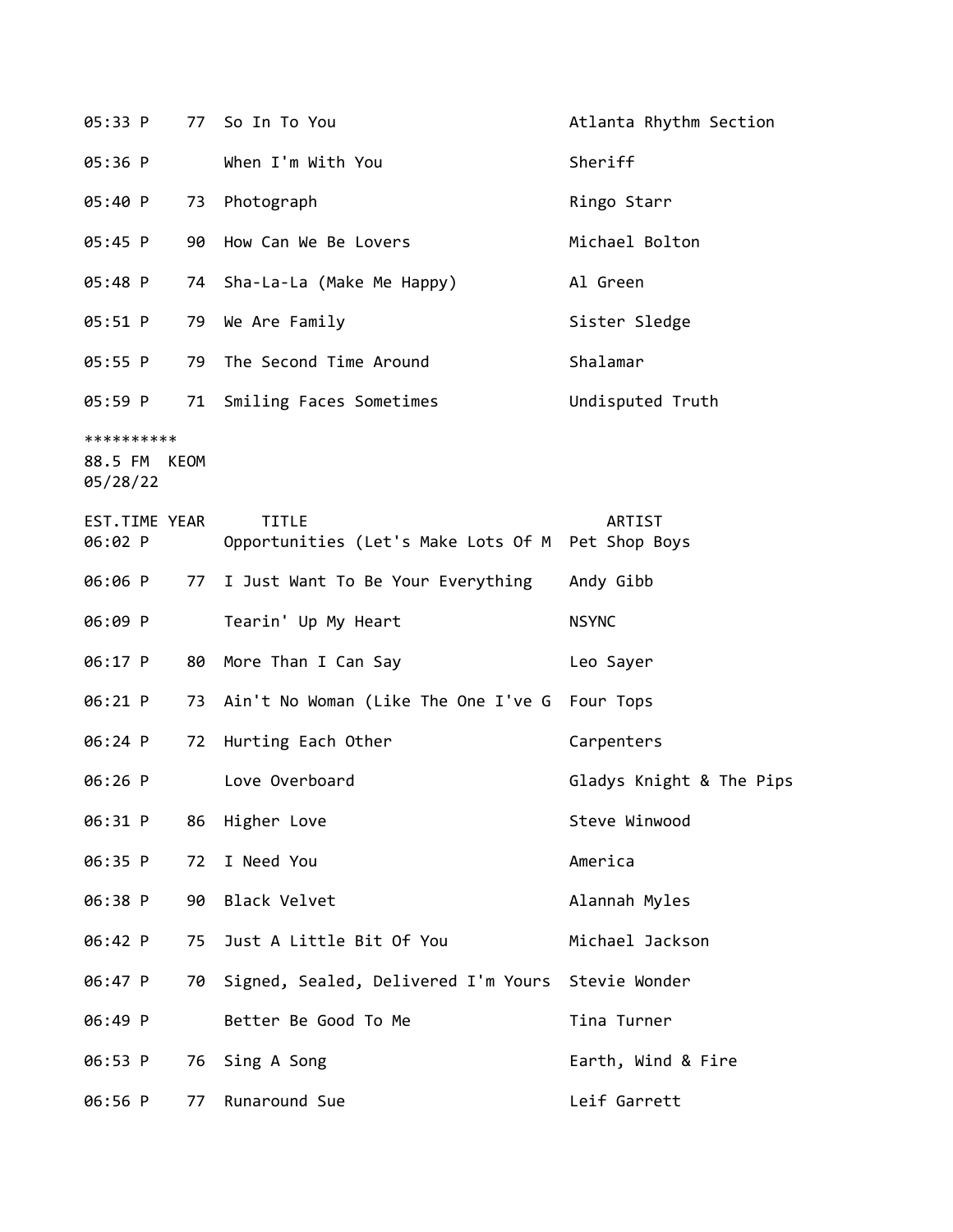| **********                             |    |                                     |                        |
|----------------------------------------|----|-------------------------------------|------------------------|
| 88.5 FM KEOM<br>05/28/22               |    |                                     |                        |
| EST.TIME YEAR<br>07:00 P               | 74 | <b>TITLE</b><br>Kung Fu Fighting    | ARTIST<br>Carl Douglas |
| 07:03 P                                | 84 | Desert Moon                         | Dennis DeYoung         |
| 07:09 P                                |    | What's Goin' On                     | Marvin Gaye            |
| 07:12 P                                |    | Learn To Fly                        | Foo Fighters           |
| 07:18 P                                | 88 | Look Away                           | Chicago                |
| 07:21 P                                |    | 71 All I Ever Need Is You           | Sonny & Cher           |
| 07:24 P                                | 75 | Rhinestone Cowboy                   | Glen Campbell          |
| 07:27 P                                |    | If Anyone Falls                     | Stevie Nicks           |
| 07:31 P                                | 85 | Nightshift                          | Commodores             |
| 07:36 P                                |    | 74 Eres Tu                          | Mocedades              |
| 07:39 P                                |    | What A Girl Wants                   | Christina Aguilera     |
| 07:44 P                                | 74 | Laughter In The Rain                | Neil Sedaka            |
| 07:46 P                                | 89 | This Old Heart Of Mine              | Rod Stewart            |
| 07:50 P                                | 77 | Dance, Dance, Dance (Yowsah, Yowsah | Chic                   |
| 07:54 P                                | 79 | Up On The Roof                      | James Taylor           |
| 07:59 P                                | 74 | Sundown                             | Gordon Lightfoot       |
| **********<br>88.5 FM KEOM<br>05/28/22 |    |                                     |                        |
| EST.TIME YEAR<br>08:03 P               |    | <b>TITLE</b><br>Tryin' To Love Two  | ARTIST<br>William Bell |
| 08:06 P                                | 79 | Working My Way Back To You-Forgive  | Spinners               |
| 08:10 P                                | 87 | I Heard A Rumour                    | Bananarama             |
| 08:14 P                                |    | Nightingale                         | Carole King            |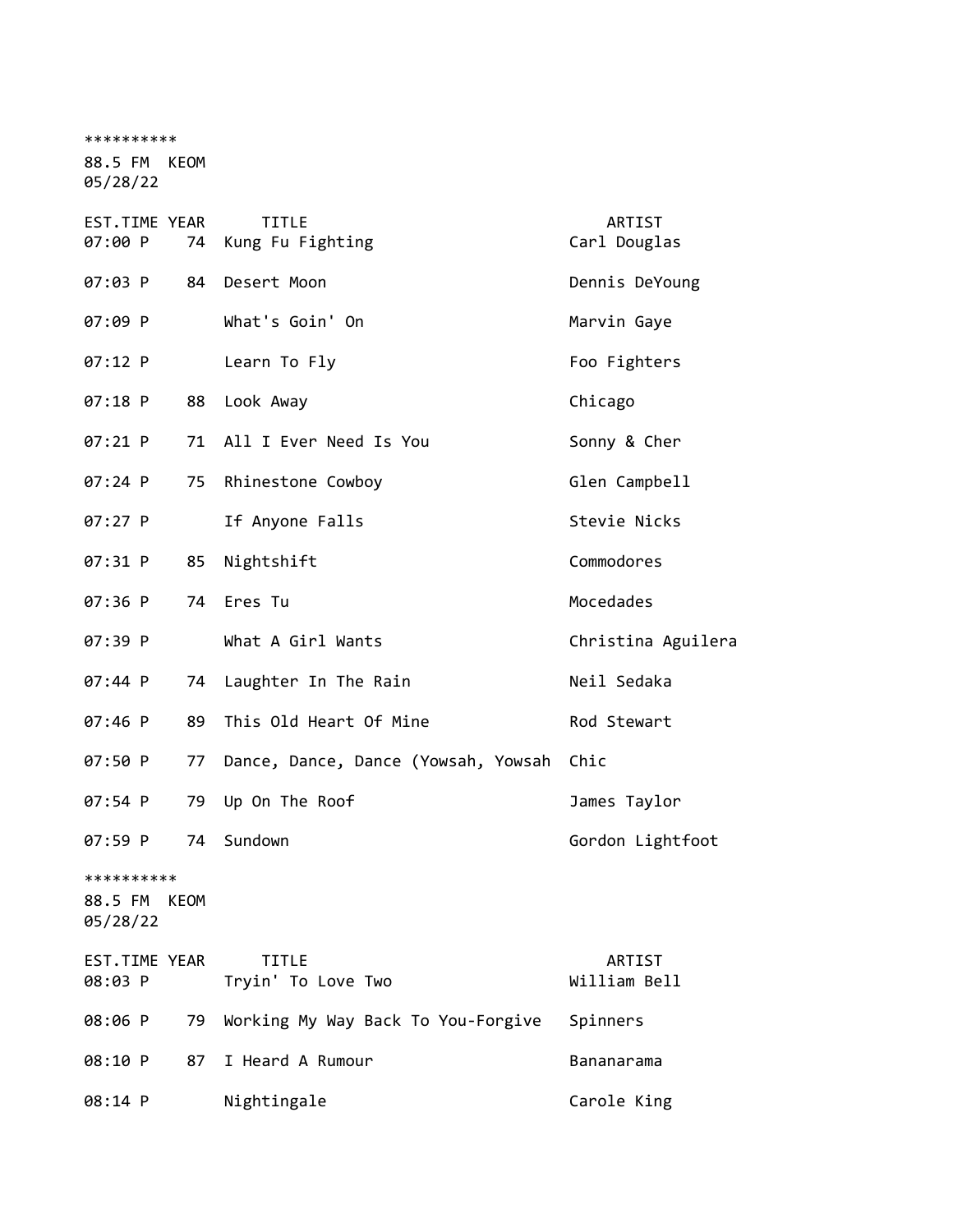| 08:18 P                                |    | 78 Lay Down Sally                    | Eric Clapton                  |
|----------------------------------------|----|--------------------------------------|-------------------------------|
| 08:21 P                                | 84 | Solid                                | Ashford & Simpson             |
| 08:25 P                                | 92 | Good For Me                          | Amy Grant                     |
| 08:29 P                                | 72 | Use Me                               | Bill Withers                  |
| 08:33 P                                | 70 | If I Were Your Woman                 | Gladys Knight & The Pips      |
| 08:36 P                                | 85 | One More Night                       | Phil Collins                  |
| 08:40 P                                | 79 | Spooky                               | Atlanta Rhythm Section        |
| 08:47 P                                |    | (Can't Live Without Your) Love And   | Nelson                        |
| 08:50 P                                | 71 | An Old Fashioned Love Song           | Three Dog Night               |
| 08:54 P                                | 77 | Here You Come Again                  | Dolly Parton                  |
| 08:56 P                                | 75 | Sky High                             | Jigsaw                        |
| **********<br>88.5 FM KEOM<br>05/28/22 |    |                                      |                               |
| EST.TIME YEAR<br>09:00 P               |    | <b>TITLE</b><br>76 Afternoon Delight | ARTIST<br>Starland Vocal Band |
| 09:03 P                                | 79 | He's The Greatest Dancer             | Sister Sledge                 |
| 09:07 P                                | 77 | Keep It Comin' Love                  | KC & The Sunshine Band        |
| 09:10 P                                |    | Kids In America                      | Kim Wilde                     |
| 09:15 P                                |    | 91 Right Here, Right Now             | Jesus Jones                   |
| 09:18 P                                | 70 | Hitchin' A Ride                      | Vanity Fare                   |
| 09:21 P                                |    | <b>Breakdance</b>                    | Irene Cara                    |
| 09:24 P                                | 77 | (Every Time I Turn Around) Back In   | L.T.D.                        |
| 09:27 P                                | 84 | A Matter Of Trust                    | Billy Joel                    |
| 09:33 P                                | 71 | Brand New Key                        | Melanie                       |
| 09:36 P                                |    | The Hardest Thing                    | 98 Degrees                    |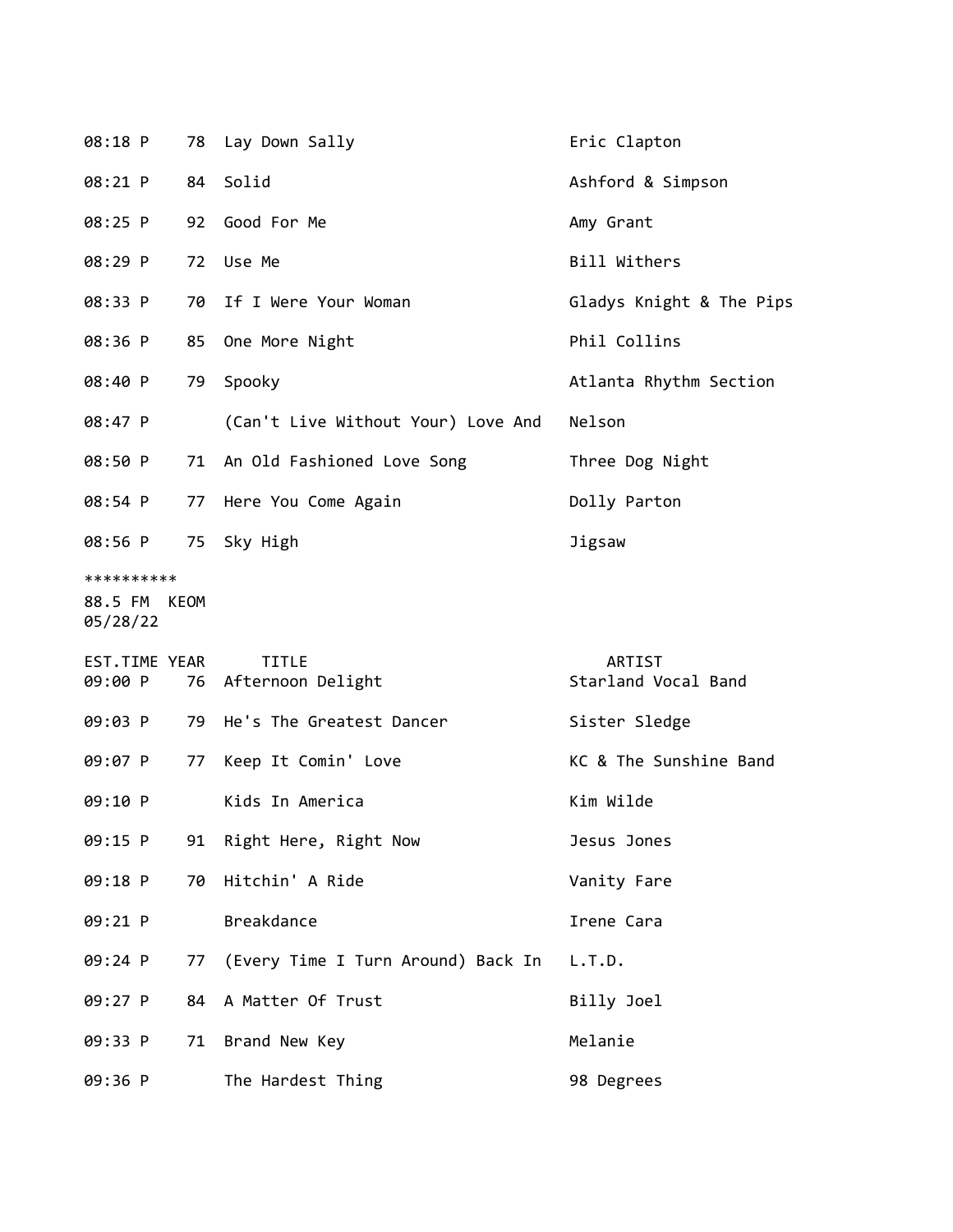| 09:40 P                                | I Didn't Mean To Turn You On            | Robert Palmer              |
|----------------------------------------|-----------------------------------------|----------------------------|
| 09:45 P                                | Truly Madly Deeply                      | Savage Garden              |
| 09:49 P                                | Never My Love                           | <b>Blue Swede</b>          |
| 09:51 P<br>73                          | Will It Go 'Round In Circles            | Billy Preston              |
| 09:55 P                                | 74 You Little Trustmaker                | Tymes                      |
| 09:58 P                                | 70 Bridge Over Troubled Water           | Simon & Garfunkel          |
| **********<br>88.5 FM KEOM<br>05/28/22 |                                         |                            |
| EST.TIME YEAR<br>10:03 P               | <b>TITLE</b><br>Do You Know What I Mean | ARTIST<br>Lee Michaels     |
| $10:07$ P                              | 72 You Ought To Be With Me              | Al Green                   |
| 10:10 P<br>89                          | Don't Tell Me Lies                      | <b>Breathe</b>             |
| $10:18$ P                              | The Night Chicago Died                  | Paper Lace                 |
| $10:21$ P<br>79                        | Just When I Needed You Most             | Randy Vanwarmer            |
| $10:25$ P<br>81                        | Watching The Wheels                     | John Lennon                |
| $10:29$ P<br>79                        | Love You Inside Out                     | Bee Gees                   |
| 10:33 P<br>77                          | Brick House                             | Commodores                 |
| $10:36$ P<br>88                        | The Next Time I Fall                    | Peter Cetera & Amy Grant   |
| 10:40 P                                | Werewolves Of London                    | Warren Zevon               |
| 10:44 P<br>Ndegeocello                 | Wild Night                              | John Mellencamp & Me'Shell |
| 10:47 P<br>70                          | The Wonder Of You                       | Elvis Presley              |
| 10:50 P<br>75                          | All By Myself                           | Eric Carmen                |
| 10:54 P<br>70                          | Gypsy Woman                             | Brian Hyland               |
| 83<br>$10:56$ P                        | Der Kommissar                           | After The Fire             |
| **********<br>88.5 FM<br>KEOM          |                                         |                            |

05/28/22